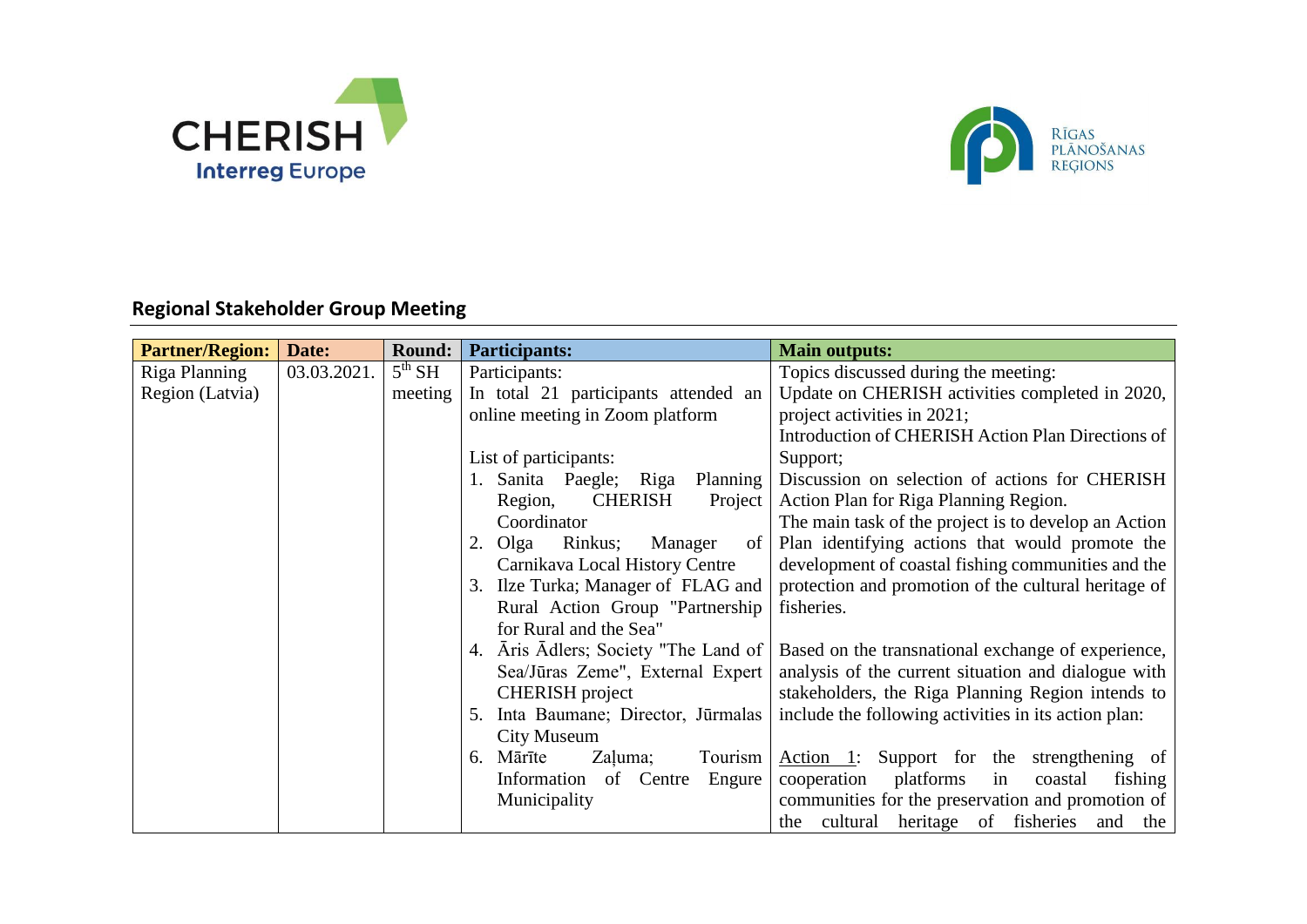



| 7. Jolanta Kraukle; Engure Parish               | diversification of the tourism offer: development,   |
|-------------------------------------------------|------------------------------------------------------|
| Administration                                  | commercialization and marketing of new tourism       |
| Gramanis;<br>Project  <br>8. Kristaps           | products, local branding, etc .;                     |
| Manager of National Fisheries                   | Action 2: Support for capacity building of coastal   |
| <b>Cooperation Network</b>                      | museums working to protect and promote the           |
| Jānis Kravalis; Project Manager in<br>9.        | cultural<br>heritage<br>of<br>fisheries:<br>methods, |
| the Fisheries Department of SIA                 | modernization of content, digitization, involvement  |
| "Latvian Rural Consultation and                 | of target audiences, development of new projects,    |
| <b>Education Center"</b>                        | events and developments, etc .;                      |
| 10. Evija Keisele; Deputy Chairman of           | Activity 3: Catching and preparing lampreys -        |
| Salacgriva County Council                       | Documenting and using traditional ecological         |
| 11. Ieva Zilvere; Director of the               | knowledge (TEK) in the development of tourism        |
| Museum of Salacgriva County                     | products and promoting knowledge to various target   |
| Council                                         | groups;                                              |
| 12. Zane<br>Jakušenoka;<br>Head<br>$\circ$ of   | Action 4: Inclusion of the development of fisheries  |
| <b>LEADER Division, Rural Support</b>           | cultural heritage as a direction of action in the    |
| Service                                         | Development Program of the Riga Planning Region      |
| 13. Ivars Dimdiņš; Specialist of for 2021-2027. |                                                      |
| Carnikava Local History Centre                  |                                                      |
| 14. Jānis Galakrodznieks; Expert on             | <b>Main conclusions:</b>                             |
| tourism information of Tourism                  |                                                      |
| Information Centre of Carnikava                 | 1. SHs support inclusion of the proposed actions in  |
| Municipality                                    | the RPR CHERISH AP;                                  |
| Gailis; Director<br>15. Zigmārs<br>of           |                                                      |
| Municipality museum<br>Salaspils                | 2. Proposals from SHs about subactivities under      |
| "Daugavas muzejs"                               | Actions:                                             |
| 16. Inga Brieze; Expert, CHERISH                |                                                      |
| Project, Riga Planning Region,                  | Action 1:                                            |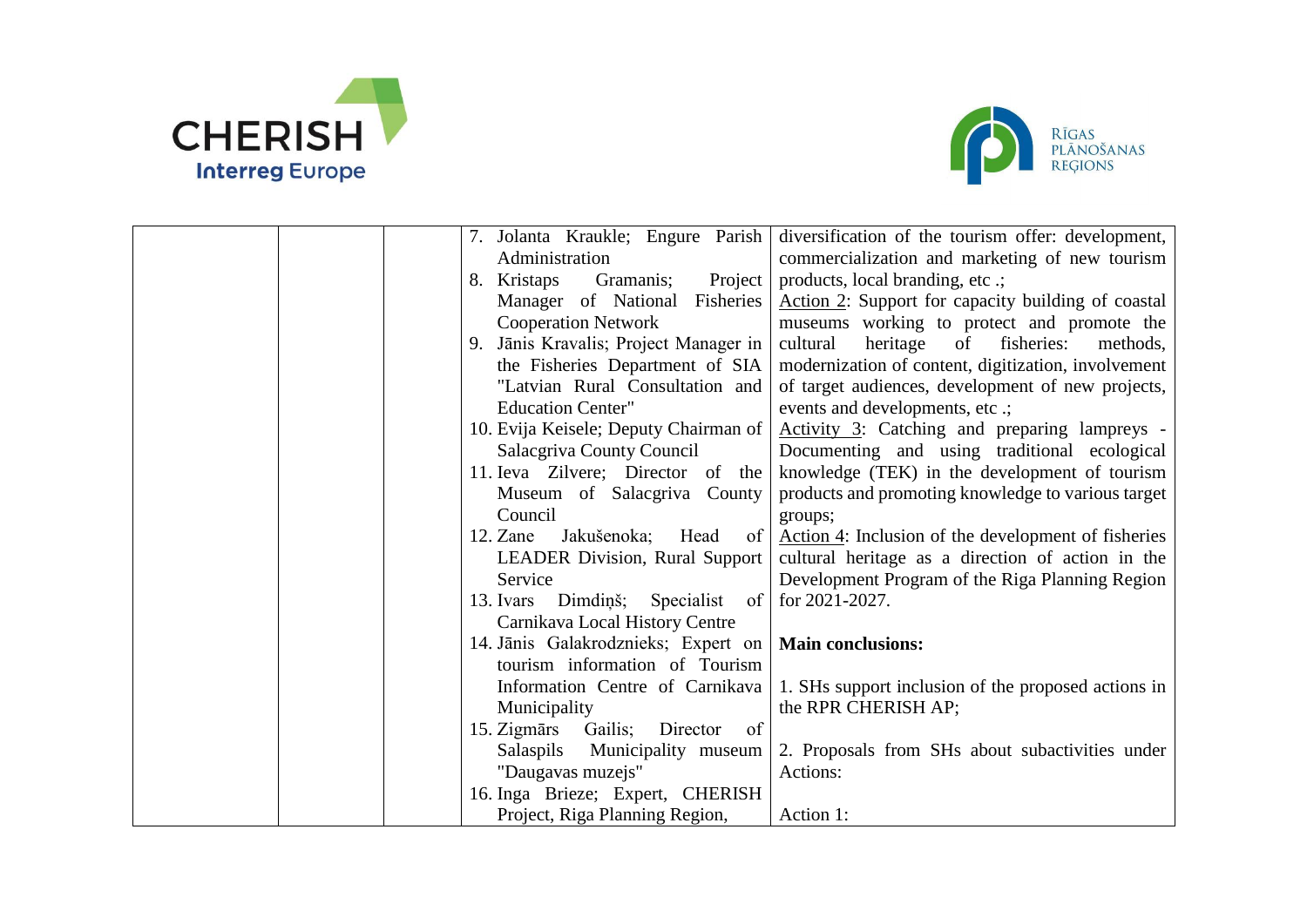



| 17. Laura Cielēna; Expert of Saulkrasti<br><b>Tourism Information Centre</b><br>18. Gita Lancere; Intangible cultural<br>heritage expert of Latvian National<br><b>Culture Center</b><br>19. Ieva Drozdova; Cook, restaurant<br>"Pie Kamīna"<br>Dzērve;<br>20. Pārsla<br>Director<br>of<br>Salacgrīva County Culture Centre<br>21. Arta Skudrēna; Manager<br>of<br>Saulkrasti Culture Centre | Mapping of existing cooperation platforms<br>by identifying which of the areas mentioned<br>in the Activity Description do or contribute<br>Identify missing<br>activities<br>to.<br>and<br>"Weaknesses".<br>Expand<br>the circle of<br>stakeholders, primarily with<br>Tourism<br>Promoters (Exit Riga, Vidzeme Tourism<br>Association and others)<br>Promotion of fisheries-related business. This<br>could be complemented by innovation and<br>added value in this business area. Activate<br>cooperation between coastal municipalities<br>to promote this business<br>Creating project idea bank in order to<br>promote the implementation of ideas,<br>partnerships, project development<br>Importance of inclusion of cultural heritage<br>into the list of intangible cultural heritage,<br>cooperation among initiatives in applying<br>for inclusion into the list for local and<br>international recognition of cultural heritage<br>Capacity building, training events and<br>workshops; |
|----------------------------------------------------------------------------------------------------------------------------------------------------------------------------------------------------------------------------------------------------------------------------------------------------------------------------------------------------------------------------------------------|-------------------------------------------------------------------------------------------------------------------------------------------------------------------------------------------------------------------------------------------------------------------------------------------------------------------------------------------------------------------------------------------------------------------------------------------------------------------------------------------------------------------------------------------------------------------------------------------------------------------------------------------------------------------------------------------------------------------------------------------------------------------------------------------------------------------------------------------------------------------------------------------------------------------------------------------------------------------------------------------------------|
|                                                                                                                                                                                                                                                                                                                                                                                              | Cross-sectoral cooperation, eg: painting and<br>fishing, joint museum projects;                                                                                                                                                                                                                                                                                                                                                                                                                                                                                                                                                                                                                                                                                                                                                                                                                                                                                                                       |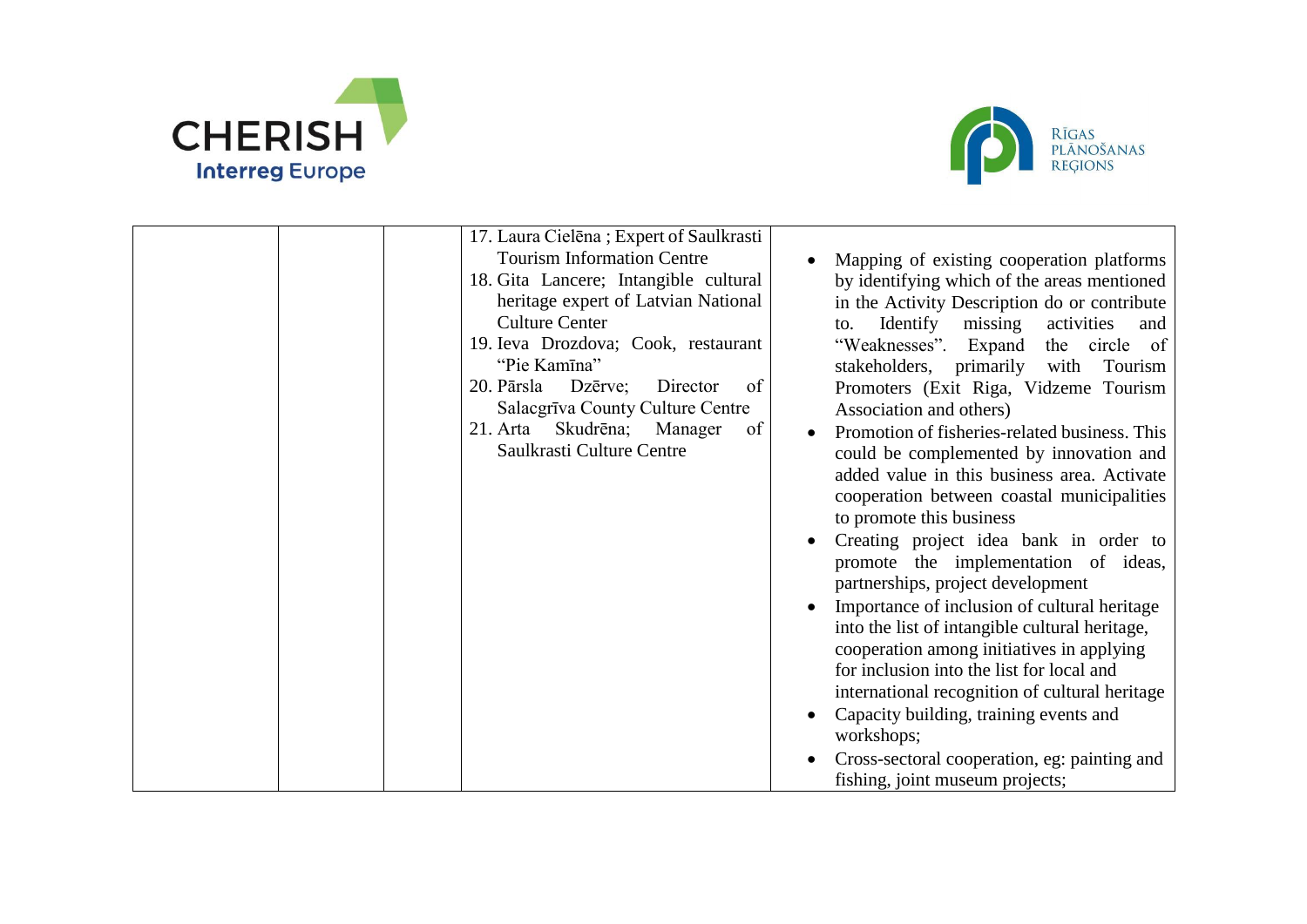



|  | Exchange of experience between platforms,<br>museums, fishermen, maintainers of fishing<br>traditions;                                                                                                                                                                                                          |
|--|-----------------------------------------------------------------------------------------------------------------------------------------------------------------------------------------------------------------------------------------------------------------------------------------------------------------|
|  | Action 2:<br>Promotion of mutual co - operation between<br>$\bullet$<br>museums - creation of joint projects,<br>exhibitions, improvement of web pages,<br>restoration of exhibits, restoration of a model<br>stove, organization of events that promote                                                        |
|  | the preservation and popularization of<br>traditions;<br>Creation of a room / canopy (Daugava<br>Museum) - for the exchange of fishermen's<br>experience stories, experience; This could be<br>the infrastructure required for the operation                                                                    |
|  | of the Museums.<br>Creation of a lamprey network page;<br>Establishment of fish tasting groups, eg<br>Jurmala fish Thursdays;<br>To invite the residents to get involved in the<br>creation of museum exhibits - to share their<br>legacy exhibits - to be part of the exposition;<br>Training of museum staff; |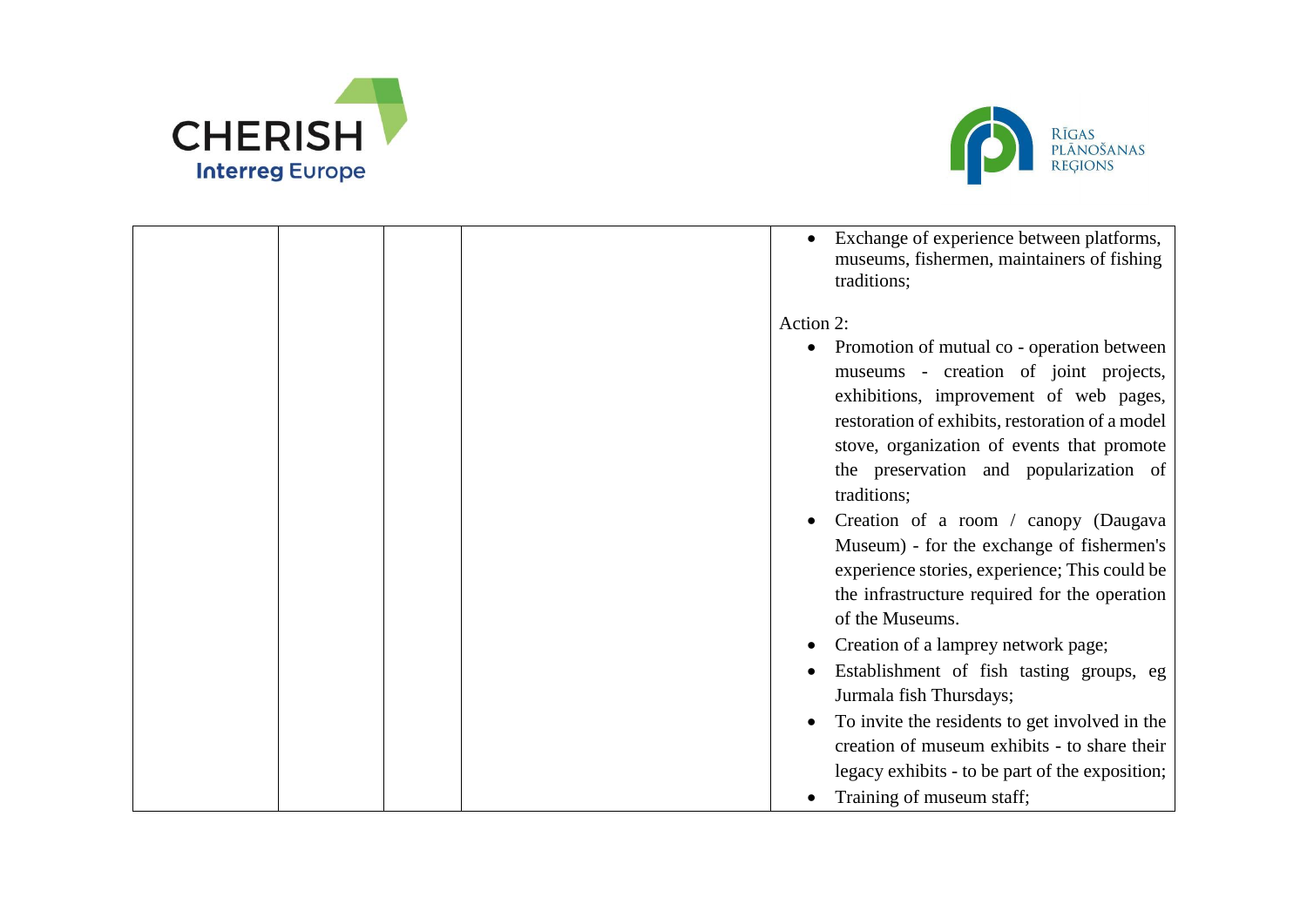



| Trainings/workshops of coastal fishing<br>professions - net patchers, fish smokers, rope<br>winders (museum educational program);<br>Digitization of museum expositions and<br>offer, interactivity (technologies and IT<br>solutions)<br>Action 3:                         |
|-----------------------------------------------------------------------------------------------------------------------------------------------------------------------------------------------------------------------------------------------------------------------------|
| To organize joint events of catering service<br>$\bullet$<br>providers, tastings, exchange of knowledge;                                                                                                                                                                    |
| To find an opportunity to participate in<br>fishing and cooking activities themselves;                                                                                                                                                                                      |
| Development of a fishing manual / booklet<br>for coastal fisherment how to carry out<br>coastal fisging: registration,<br>permits,<br>regulations to guide through bureaucratic<br>process                                                                                  |
| Reducing the bureaucratisation of fisheries<br>through digitalisation - the ability to register<br>online, facilitate processes and save time, an<br>obstacle - the relationship between<br>fishermen and computers towards "you";<br>good practice - digitized catch logs; |
| Establishment of a common database on the<br>location of fishery products;                                                                                                                                                                                                  |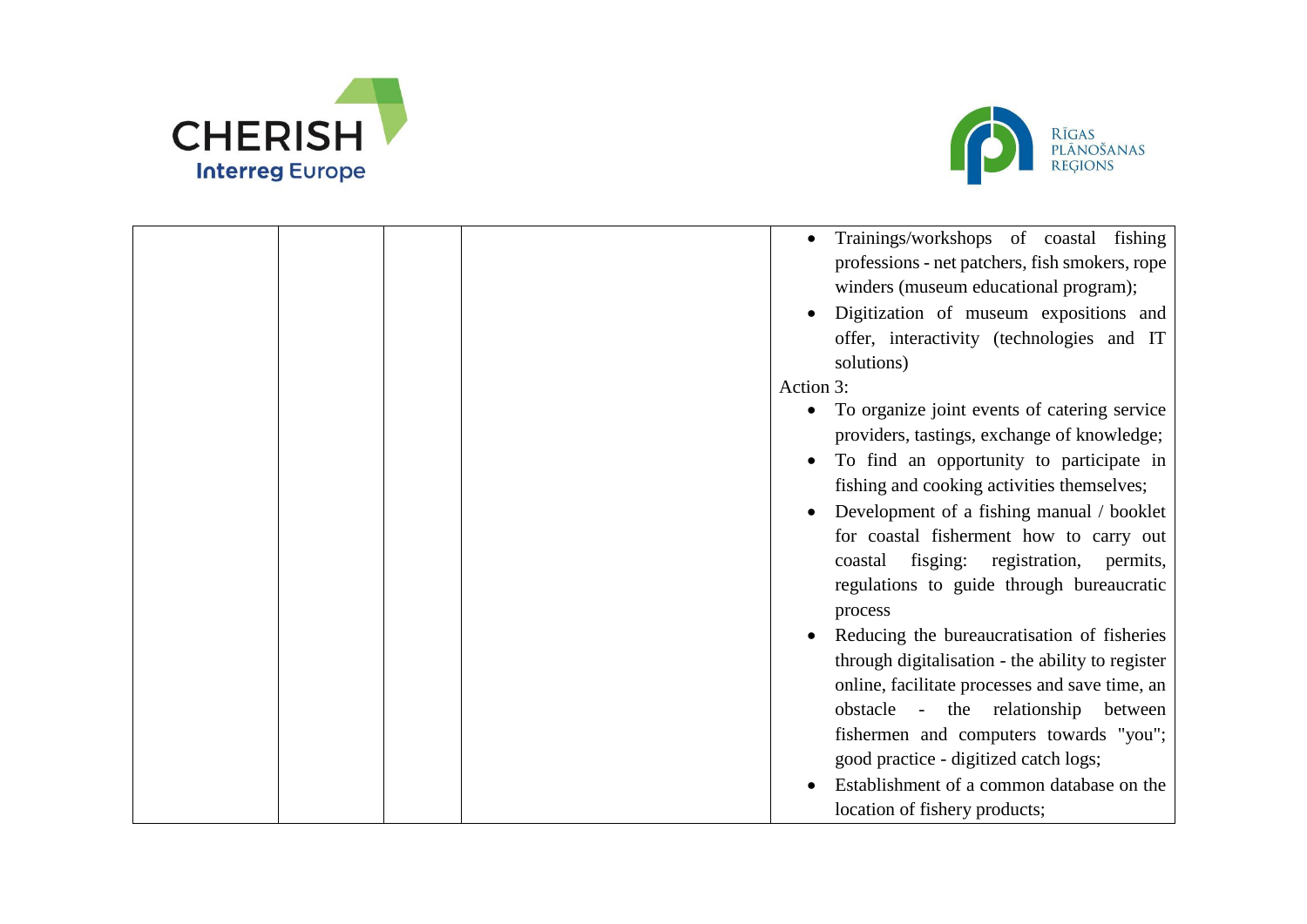



|  | • Co-operation of supervisory authorities,   |
|--|----------------------------------------------|
|  | common links, so that different authorities  |
|  | do not have to report on the same thing;     |
|  | • Lamprey catching in the Daugava, including |
|  | creating TEK, has special knowledge and      |
|  | places where it was done                     |
|  | Action 4: supported/no detailed discussion   |

## **Photos:**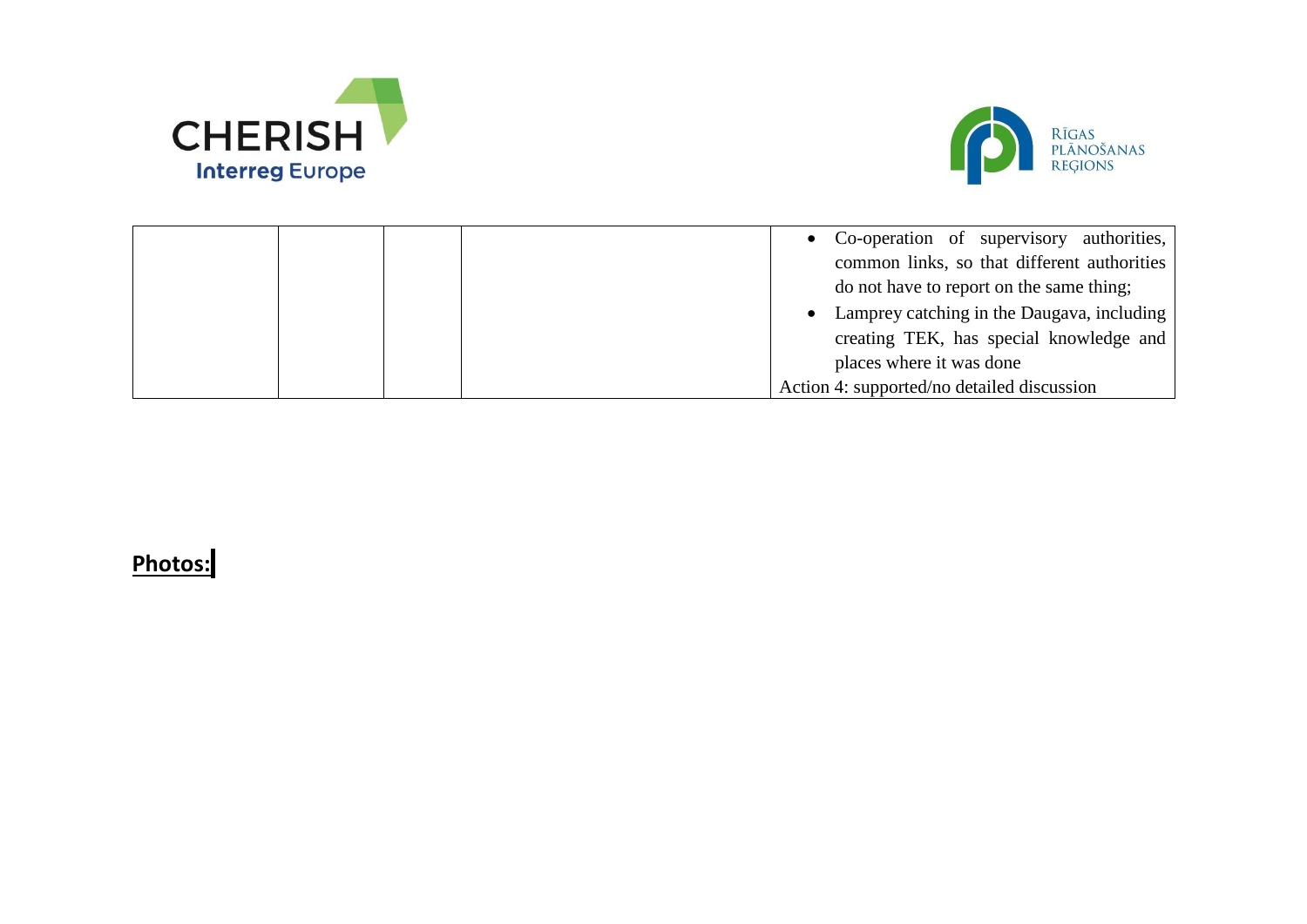



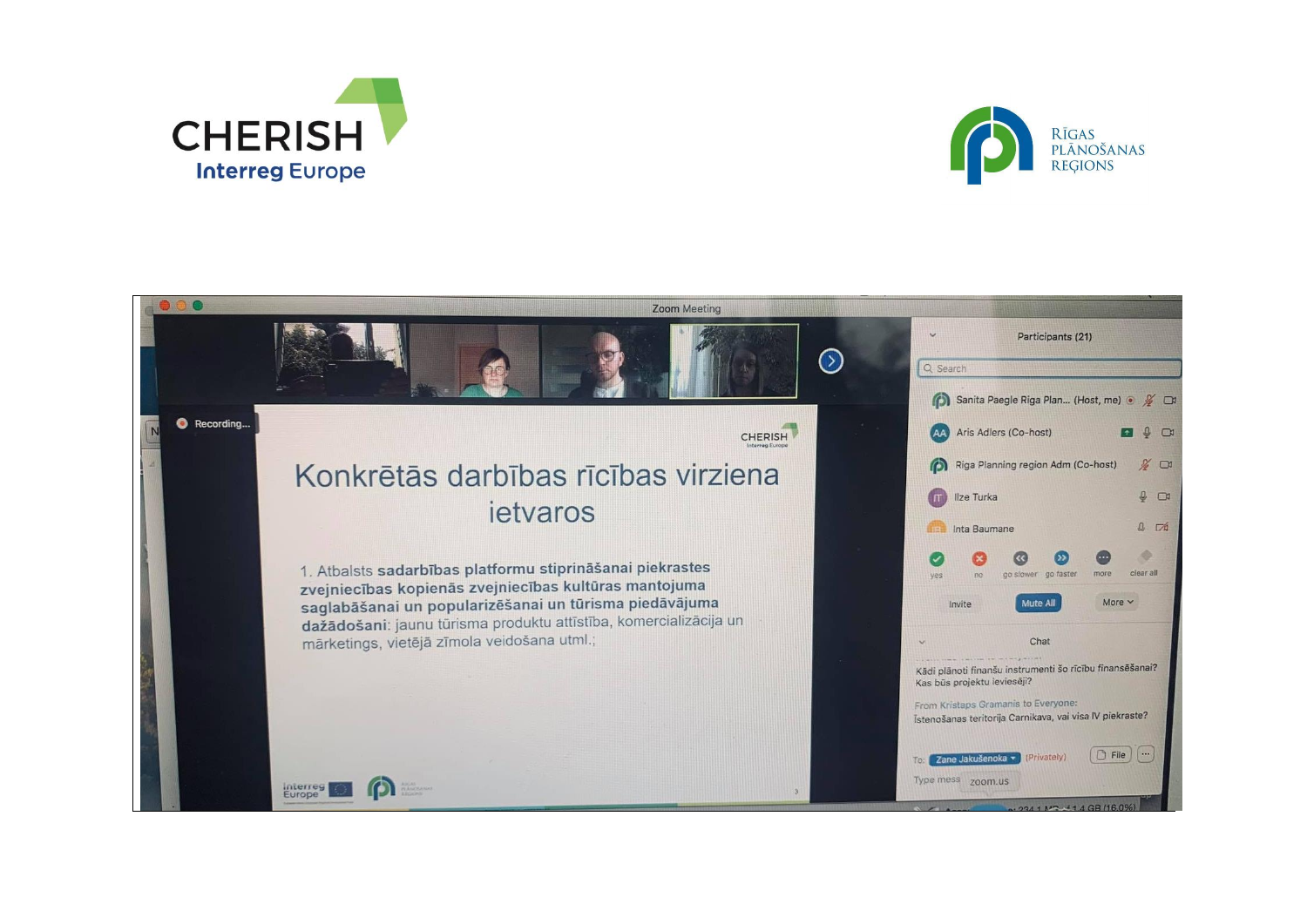



## Konkrētās darbības rīcības virzier ietvaros

2. Atbalsts piekrastes muzeju kapacitātes stiprināšanai, kas strād zvejniecības kultūras mantojuma aizsardzību un tā popularizēšanu: metodes, satura modernizācija, digitalizācija, mērķauditoriju iesaiste, jaunu projektu attīstība, pasākumi un norises utml.;



Arta Skudrena